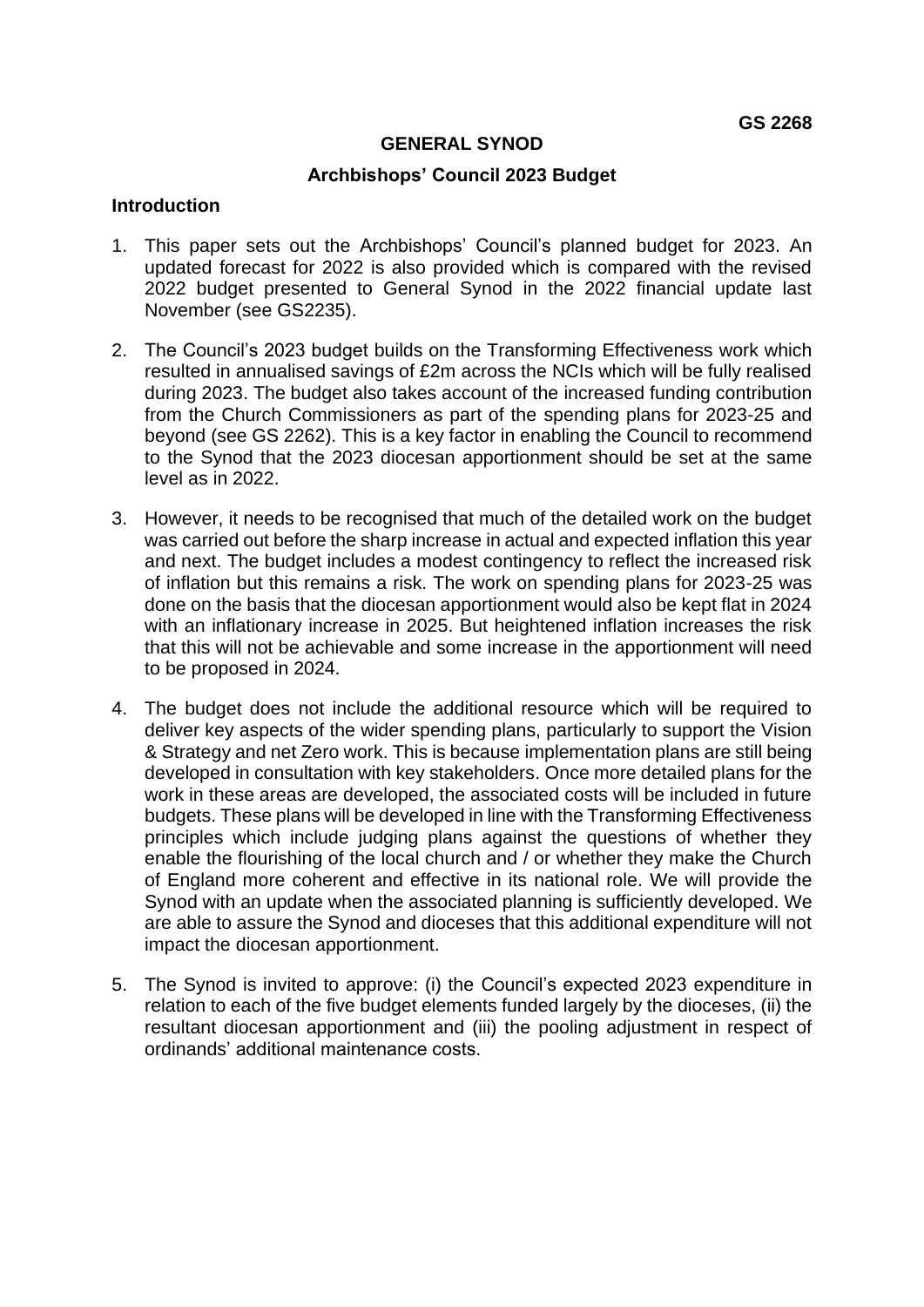# **2022 forecast and 2023 Budget summary**

6. The table below summarises forecast income and expenditure in 2022 for the Council's activities governed by Synod Votes  $1 - 5$  (i.e. it does not include the grants made by the Council from Church Commissioners' distributions for onward distribution) compared with the budget<sup>1</sup> and the income and expenditure budget for 2023. Additional detail is provided in **Annex 1** and in the Vote by Vote commentary at **Annex 2** which includes a departmental analysis of the operating budget (Vote 2).

|                                               | 2022          |          |                  |           | 2023          | Variance:     |                   |  |
|-----------------------------------------------|---------------|----------|------------------|-----------|---------------|---------------|-------------------|--|
|                                               |               |          |                  | Variance: | Draft         |               | 2023 Draft Budget |  |
|                                               | <b>Budget</b> | Forecast | F/cast vs Budget |           | <b>Budget</b> | v 2022 Budget |                   |  |
| Gross expenditure                             | £m            | £m       | £m               | %         | £m            | £m            | %                 |  |
| Training for Ministry (Vote 1)                | 16.8          | 16.2     | 0.7              | 3.9%      | 15.7          | 1.1           | 6.4%              |  |
| Operating Budget (Vote 2)                     | 28.2          | 29.5     | (1.4)            | $(4.9\%)$ | 33.1          | (4.9)         | (17.5%)           |  |
| Grants (Vote 3)                               | 1.2           | 1.3      | (0.1)            | $(4.4\%)$ | 1.5           | (0.3)         | (22.0%)           |  |
| Mission agency pension contributions (Vote 4) | 0.7           | 0.6      | 0.1              | 9.5%      | 0.6           | 0.1           | 9.5%              |  |
| Clergy retirement housing (Vote 5)            | 5.6           | 5.6      | 0.0              | $0.0\%$   | 5.8           | (0.3)         | $(5.0\%)$         |  |
| <b>Total</b>                                  | 52.5          | 53.2     | (0.7)            | (1.4%)    | 56.8          | (4.3)         | (8.3%)            |  |
|                                               |               |          |                  |           |               |               |                   |  |
| Funded by                                     |               |          |                  |           |               |               |                   |  |
| Diocesan apportionment                        | 31.3          | 31.3     | 0.0              | 0.0%      | 31.3          | (0.0)         | $(0.0\%)$         |  |
| <b>External Income</b>                        | 3.6           | 3.7      | 0.2              | 4.8%      | 2.5           | (1.1)         | (31.1%)           |  |
| Accommodation Income: NCIs subtenants         | 1.5           | 1.4      | (0.1)            | $(5.4\%)$ | 1.2           | (0.2)         | (16.3%)           |  |
| <b>Church Commissioners</b>                   | 13.4          | 14.7     | 1.3              | 9.3%      | 19.5          | 6.0           | 45.0%             |  |
| Restricted / Designated Funds                 | 2.7           | 2.0      | (0.6)            | (23.6%)   | 2.2           | (0.4)         | (16.2%)           |  |
| <b>Vote Reserves</b>                          | 0.0           | 0.0      | (0.0)            | (15.2%)   | 0.1           | 0.1           | 162.1%            |  |
| Total                                         | 52.5          | 53.2     | 0.7              | 1.4%      | 56.8          | 4.3           | 8.3%              |  |

## *2022 Forecast*

- 7. Forecast expenditure in 2022 is £53.2m, £0.7m (1.4%) above budget. The main changes from the budget approved by the Synod last year are:
	- A forecast underspend of £0.7m in Training for Ministry, primarily due to the current forecast for ordinand numbers in 2022/23 being lower than anticipated last year.
	- Forecast additional expenditure of £1.4m in the Operating budget. The main additional costs have arisen in Safeguarding, Ministry Development, and in the Governance and Accommodation strands of the Emerging Church programme where funds are being spent now to achieve efficiencies and financial savings in future.

## *2023 Budget*

8. The Council's budgeted expenditure in 2023 for areas of activity substantially funded by the diocesan apportionment (Votes  $1 - 5$ ) is £56.8m. This is £4.3m (8.3%) above the 2022 budget and reflects the following key movements (see **Annex 2** for further detail):

<sup>1</sup> approved by the Council in September and the General Synod in November [\(GS 2235 Archbishops' Council](https://www.churchofengland.org/sites/default/files/2021-10/GS%202235%20Archbishops%27%20Council%202022%20financial%20update%20.pdf)  [2022 financial update .pdf \(churchofengland.org\)\)](https://www.churchofengland.org/sites/default/files/2021-10/GS%202235%20Archbishops%27%20Council%202022%20financial%20update%20.pdf).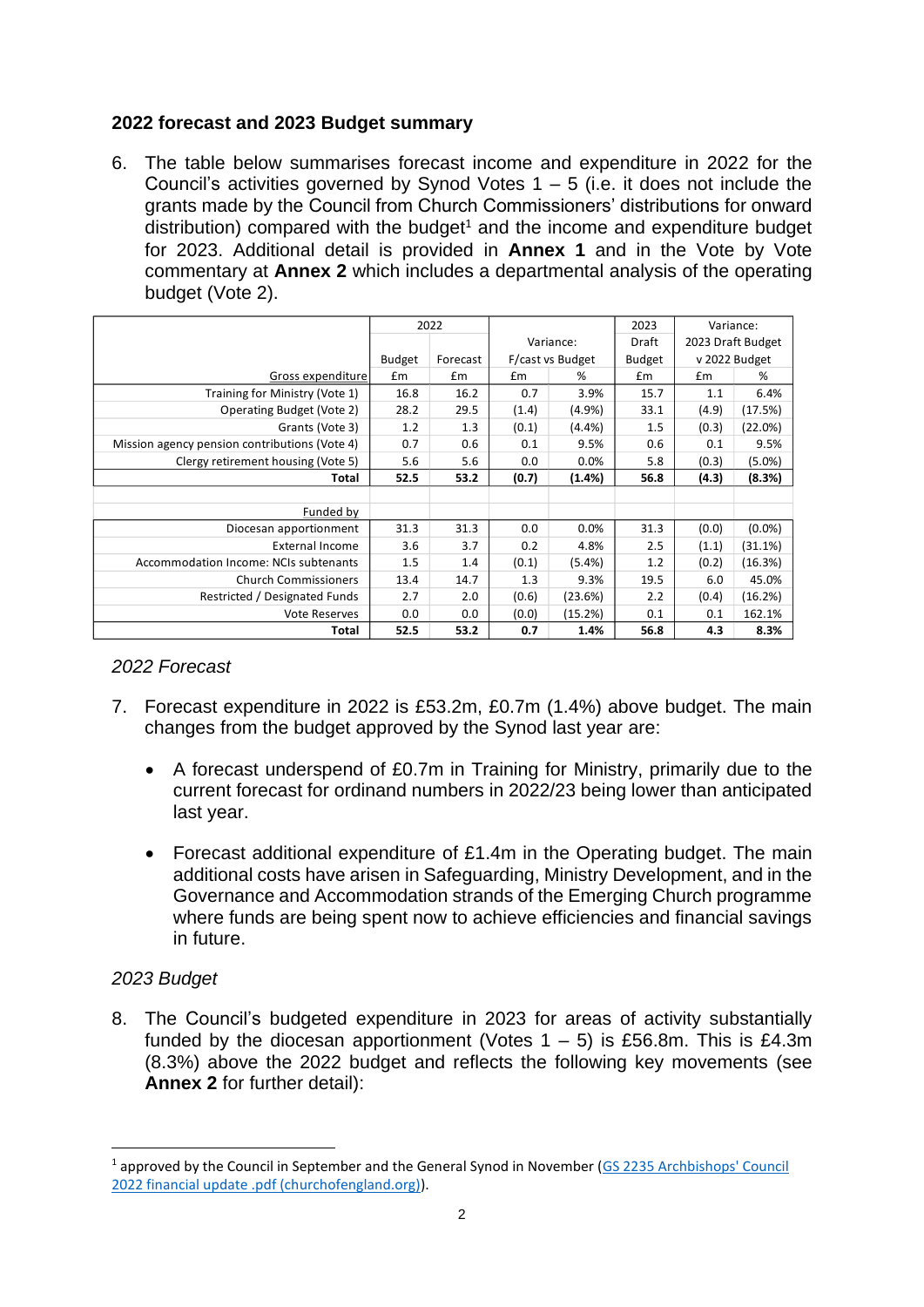- (i) A decrease of £1.1m in the Training for Ministry budget due to a reduction of 59 in the forecast number of ordinands starting training in autumn 2022 compared with the number forecast to complete their training this year. The budget includes provision for an 11% increase in the number of new starters in autumn 2023 which is broadly equivalent to the number of ordinands forecast to complete their training next year.
- (ii) An increase of £4.9m in the Operating Budget. This is primarily due to a £4.0m increase in the Emerging Church Programme budget relating to the Governance and Accommodation workstreams which are time-limited project costs rather than an ongoing increase in baseline expenditure. (The one-off expenditure on accommodation will deliver annual savings of £1.0m so has a short payback period).
- (iii) A £0.3m increase in the Grants budget, the major component of which is introducing a £0.25m addition to the Council's Legal Costs Fund.
- (iv) A decrease of £0.1m in Mission Agency Pension Contributions which reflects the interim reduction in the Clergy Pension Scheme contribution rate. There is the prospect of further savings in this are if the contribution rate is reduced further once the consultation on the draft valuation is concluded.
- (v) £0.3m to fund a 5% increase in the Clergy Retirement Housing grant which reflects cost inflation and growth in the housing portfolio to meet demand from the expected peak period in retiring clergy numbers.
- 9. Budgeted income in 2023 comprises:
	- (i) Diocesan apportionment of £31.3m, the same level as in 2022, and £1.7m (5.2%) below 2019 in cash terms. Assuming a CPI increase of 7% this year (in line with the most recent HM Treasury aggregation of economists' forecasts) this is equivalent to a 21% real terms reduction in apportionment between 2019 and 2023.
	- (ii) Church Commissioners' grant funding of £19.5m. This is £6.0m higher than 2022, including additional sums of £4.0m for the Emerging Church Programme, £2.5m for Safeguarding and £0.5m for General Operating activities, offset by a £1.0m reduction in Additional Ordinands Funding.
	- (iii) External income of £2.5m, £1.1m less than 2022. This reflects an anticipated reduction in the grant from the Corporation of Church House which has generously provided a grant of £1.75m p.a. in 2019-22 which the Council has used to help fund the costs of the safeguarding function, but has indicated its capacity for grant funding may well be lower in the short term reflecting the investment in the refurbishment of Church House.
	- (iv) Accommodation income of £1.2m, £0.2m less than in 2022 reflecting the reduction of the NCIs' Church House footprint following the move to hybrid working. (The Council is the lead tenant and thus recharges other NCIs subtenants.)
- 10. The budget includes a draw of £2.2m from Restricted / Designated funds, including the planned use of £0.25m from a legacy for the Ministry IT system. The sustainable draw on reserves based on the expected return on investments is £0.7m. But the Council has agreed an additional draw on the Church and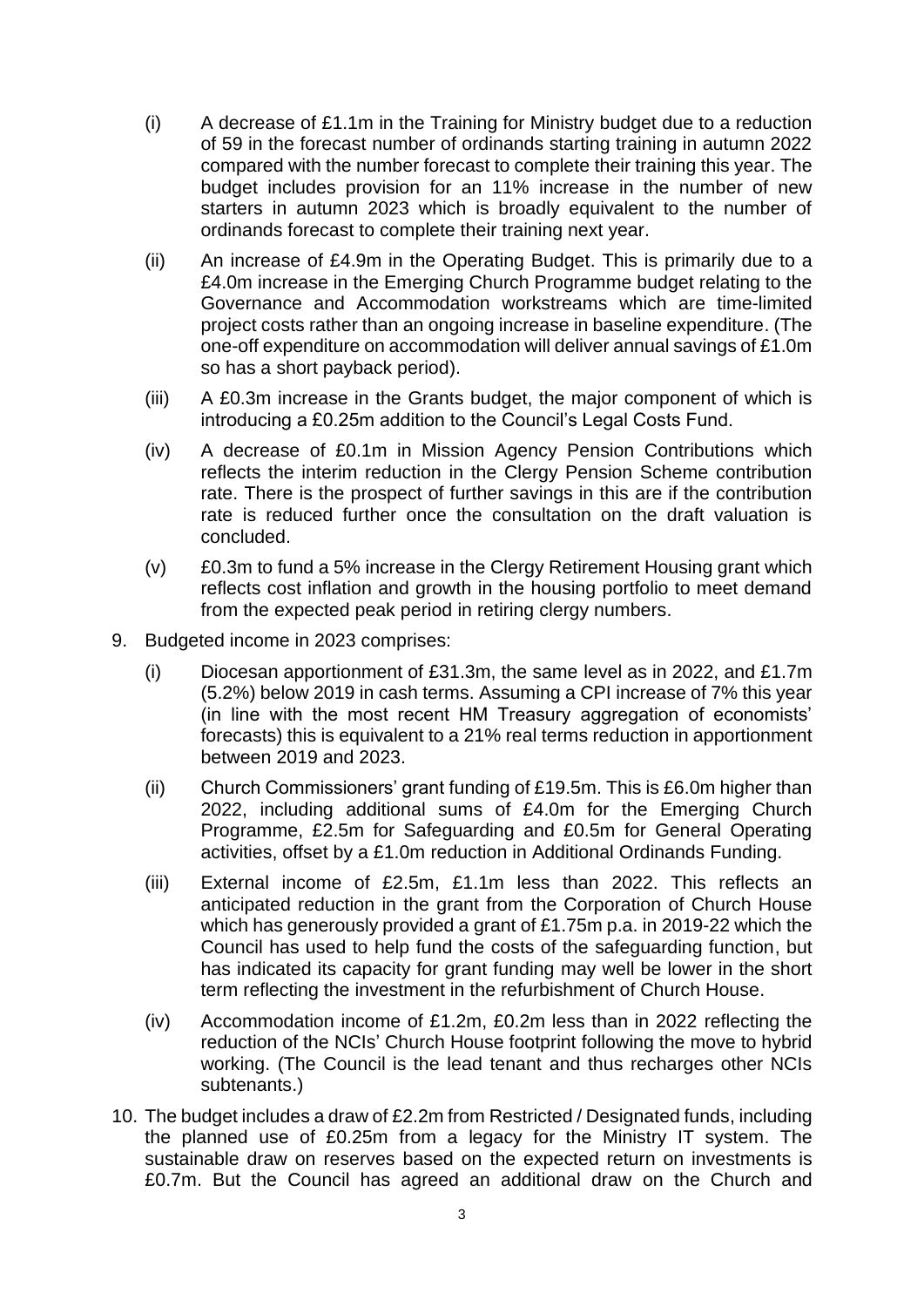Community Fund for Interim Support Scheme grants and depreciation on the People System.

11. The budget provides for the **diocesan apportionment for 2023 to be held flat at the 2022 level.** It includes the use of £130,000 from Vote 4 (Mission Agency Pensions) reserves, recognising that these are forecast to be £251,000 in excess of the maximum policy level of three months expenditure at the end of 2022.

## **Reserves**

12. The Council holds reserve funds for each of the five areas of expenditure voted on separately by General Synod to enable it to meet its obligations and commitments which span more than one accounting period, to assist in cash flow management and to help reduce the risk of needing to ask dioceses for a substantial increase in Apportionment funding in any one year. The table below shows the forecast level of these reserves to end 2023.

| <b>Reserves statement</b>                       |               |                          |          |                    |                        |                |          |       |                        |
|-------------------------------------------------|---------------|--------------------------|----------|--------------------|------------------------|----------------|----------|-------|------------------------|
|                                                 |               | Forecast                 |          |                    |                        | <b>Budget</b>  |          |       |                        |
|                                                 |               | activity                 |          | 2022 Policy levels |                        | activity       |          |       | 2023 Policy levels     |
|                                                 | Actual 1 Jan  | Jan-Dec                  | Thus end |                    |                        | Jan-Dec        | Thus end |       |                        |
|                                                 | 2022          | 2022                     | Dec 2022 | <b>Min</b>         | Max                    | 2023           | Dec 2023 | Min   | <b>Max</b>             |
|                                                 | £'000s        | £'000s                   | £'000s   | £000s              | £000s                  | £'000s         | £'000s   | £000s | £000s                  |
| Training for ministry - Vote 1                  | 2.717         | $\sim$                   | 2.717    | 1,402              | 4,205                  | $\overline{a}$ | 2,717    | 1,312 | 3,936                  |
| Operating Budget (Unrestricted) - Vote 2        | 2,537         | $\overline{\phantom{a}}$ | 2,537    | 2.346              | 7.038                  | ٠              | 2,537    | 2.757 | 8,270                  |
| Grants - Vote 3                                 | 265           | (54)                     | 211      | 104                | 312                    |                | 211      | 127   | 380                    |
| Mission agencies pension contributions - Vote 4 | 429           | 13                       | 442      | 56                 | 167                    | (130)          | 312      | 50    | 151                    |
| Clergy retirement housing - Vote 5              | 812           | ۰                        | 812      | 464                | 1,392                  | ٠.             | 812      | 487   | 1,461                  |
| Total                                           | 6,759         | (41)                     | 6,718    | 4.371              | 13.113                 | (130)          | 6,588    | 4,733 | 14,198                 |
|                                                 |               |                          |          |                    | Min 1mths / Max 3 mths |                |          |       | Min 1mths / Max 3 mths |
| Restricted Funds with wide purposes             | Fund value at |                          |          |                    | budget expenditure     |                |          |       | budget expenditure     |
|                                                 | $01$ -Jan-22  |                          |          |                    |                        |                |          |       |                        |
|                                                 | £'000s        |                          |          |                    |                        |                |          |       |                        |
| Church & Community Fund (CCF)                   | 22,211        |                          |          |                    |                        |                |          |       |                        |
| <b>Special Purposes Fund</b>                    | 2,400         |                          |          |                    |                        |                |          |       |                        |

- 13. The 2022 budget included provision for a drawdown of £50,000 from the Vote 4 reserve in 2022 to reduce that reserve closer to the top of its Policy range. However, with the interim reduction in the pensions contribution rate it is now forecast that £13,000 will be added to this reserve in 2022. The 2023 budget includes a forecast draw of £130,000 on this reserve.
- 14. This table excludes the draw on restricted funds, most notably the Church and Community Fund, from which it is forecast to draw £2.7m in 2022 and £1.9m in 2023, £2.0m and £1.2m respectively above the assumed sustainable level for that fund. It is notable that the Council's unrestricted reserves (Vote 2) are forecast to be only just above the minimum of the policy range by the end of 2022 and, with the increase in the Council's operating budget, these reserves are forecast to fall below the minimum of the policy range in 2023.

## **Diocesan apportionment and Funding the 2023 budget**

15. The Council has agreed to set a budget with the diocesan apportionment in 2023 being kept at the 2022 level of £31.3m. Following the 3.7% reduction in 2022, this is 5.2% below the level in 2019 and 2020. In real (i.e. after inflation) terms this is a more significant reduction. As shown in the chart below, holding next year's apportionment flat in cash terms will mean that the actual 2023 apportionment is estimated to be £4.9m less than if the 2019 apportionment had been increased by CPI.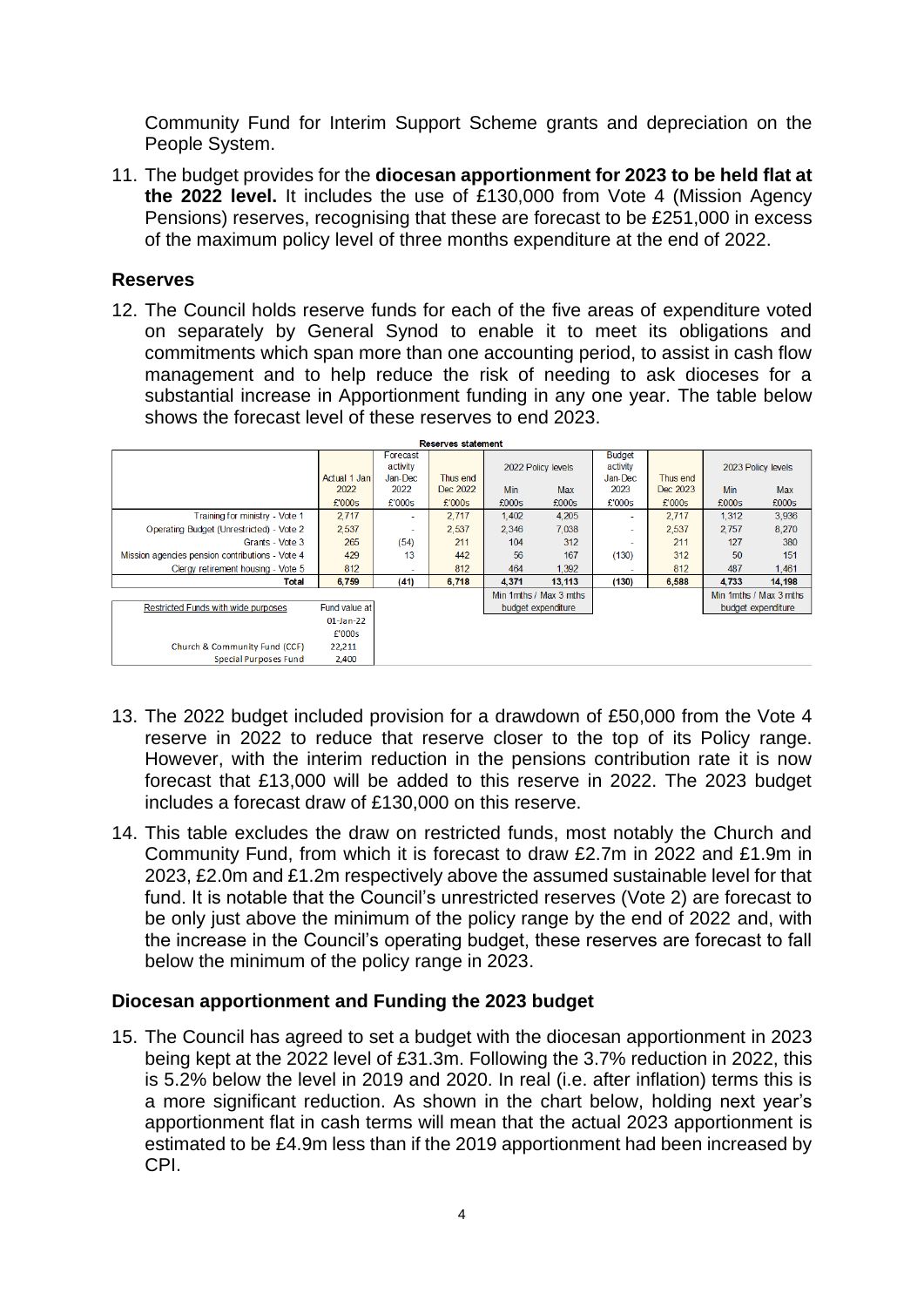

- 16. The Council has proposed that the freeze in the apportionment should apply to all dioceses and other bodies which pay apportionment (the Armed Forces chaplaincies and the Channel Island Deaneries).
- 17. This does mean that the data in the underlying formula, which takes account of diocesan resources, will not have been updated for four years. Before the 2024 budget is prepared, the Council will undertake an assessment of whether updated data should be used for the recommended 2024 apportionment. Part of this assessment will be whether it seems likely that the 2024 apportionment will be able to be kept flat for a further year as envisaged when the spending plans were prepared, or whether some increase is required in the light of inflationary challenges.
- 18. However, dioceses will see a change in the amount requested from them each month due to the pooling adjustment in respect of additional maintenance grants paid to ordinands. This system ensures that ultimately each diocese will fund the same proportion of these grants as the proportion of requested apportionment. This is achieved through a positive or negative pooling adjustment. This is explained more fully in **Annex 2**.

## **Summary**

- 19. The Synod is invited to:
	- take note of this report
	- approve the Archbishops' Council's expenditure for the year 2023 in each of Votes 1-5
	- approve the Archbishops' Council's proposals (set out in the Table of Apportionment) for:
		- (a) the apportionment amongst the dioceses of the net sum to be provided by them to enable the Council to meet the expected expenditure shown in its budget for the year 2023, and
		- (b) the pooling adjustment for 2023 in respect of additional maintenance grants for ordinands.

Canon John Spence: Chair, Archbishops' Council Finance Committee

June 2022 **Published by the General Synod of the Church of England © The Archbishops' Council 2022**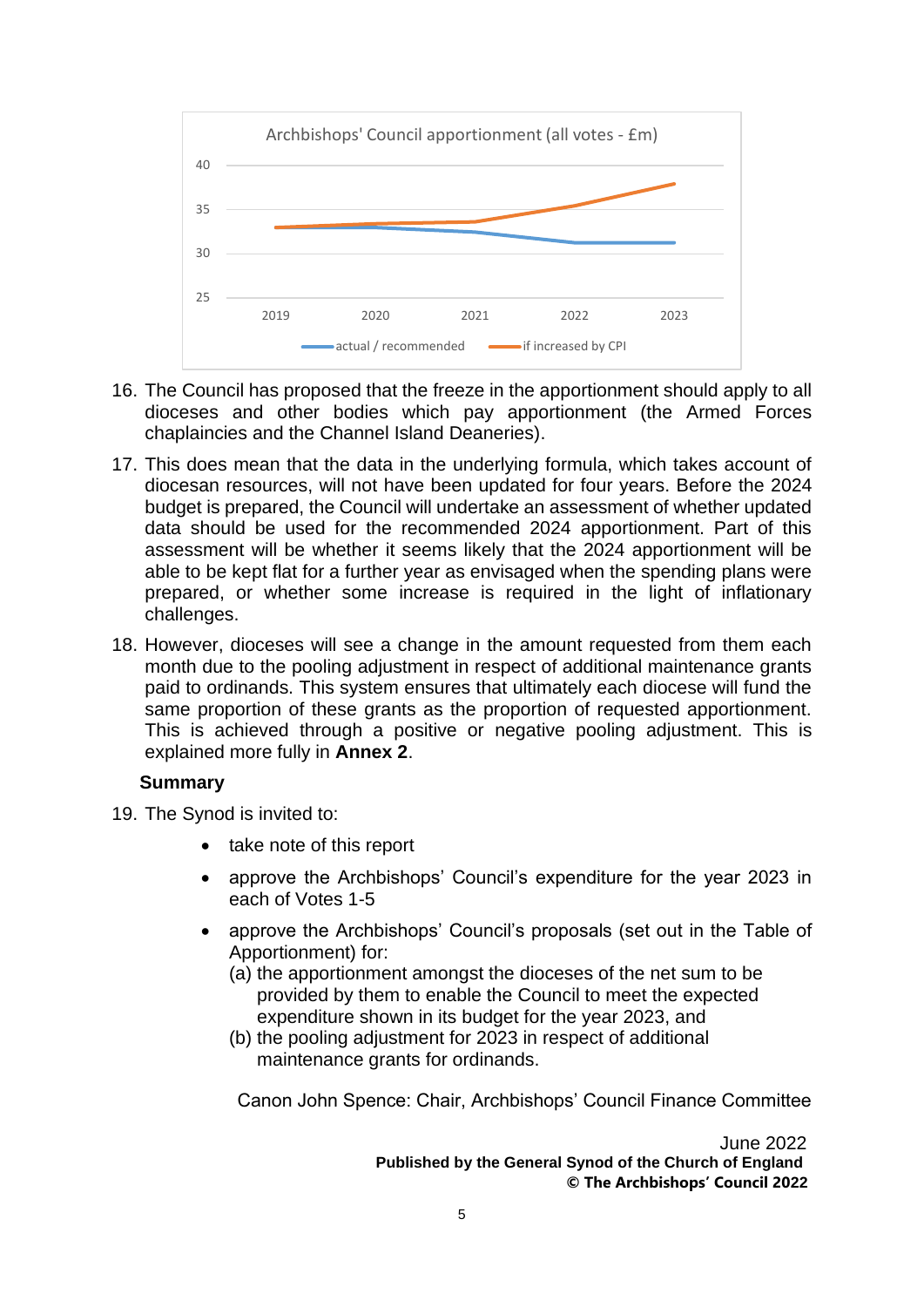|                            | 2023 Table of Apportionment |                                     |                     |                                                                             |                    |                        |                          |                      |                                                 |  |
|----------------------------|-----------------------------|-------------------------------------|---------------------|-----------------------------------------------------------------------------|--------------------|------------------------|--------------------------|----------------------|-------------------------------------------------|--|
| Diocese                    | Training for Ministry       | National Church<br>Responsibilities | Grants & Provisions | Inter-diocesan support of<br>Mission Agency clergy<br>pension contributions | CHARM              | Apportionment<br>2023  | 2023 on 2022<br>% change | Pooling 2021/22      | <b>Total Apportionment</b><br>post pooling 2023 |  |
|                            | Vote 1<br>£                 | Vote 2<br>£                         | Vote 3<br>£         | Vote 4<br>£                                                                 | Vote 5<br>£        | £                      |                          | £                    | £                                               |  |
| Bath & Wells               | 392,787                     | 229,676                             | 40,448              | 12,575                                                                      | 155,588            | 831,074                | $\%$<br>0.0              | $-9,613$             | 821,461                                         |  |
| Birmingham                 | 188,973                     | 110,499                             | 19,460              | 6,050                                                                       | 74,855             | 399,837                | 0.0                      | $-34,668$            | 365,169                                         |  |
| Blackburn                  | 301,881                     | 176,521                             | 31,087              | 9,664                                                                       | 119,579            | 638,732                | 0.0                      | 25,158               | 663,890                                         |  |
| <b>Bristol</b>             | 225,275                     | 131,726                             | 23,198              | 7,212                                                                       | 89,235             | 476,646                | 0.0                      | 26,259               | 502,905                                         |  |
| Canterbury                 | 235,381                     | 137,636                             | 24,239              | 7,535                                                                       | 93,238             | 498,029                | 0.0                      | 37,178               | 535,207                                         |  |
| Carlisle                   | 211,863                     | 123,884                             | 21,817              | 6,783                                                                       | 83,922             | 448,269                | 0.0                      | 64,536               | 512,805                                         |  |
| Chelmsford                 | 553,866                     | 323,865                             | 57,035              | 17,731                                                                      | 219,394            | 1,171,891              | 0.0                      | 55,551               | 1,227,442                                       |  |
| Chester                    | 484,110<br>631,498          | 283,076<br>369,259                  | 49,852<br>65,029    | 15,498<br>20,217                                                            | 191,763<br>250,147 | 1,024,299<br>1,336,150 | 0.0<br>0.0               | 146,924<br>100,691   | 1,171,223<br>1,436,841                          |  |
| Chichester<br>Coventry     | 231,684                     | 135,474                             | 23,858              | 7,417                                                                       | 91,773             | 490,206                | 0.0                      | $-66,768$            | 423,438                                         |  |
| Derby                      | 211,618                     | 123,741                             | 21,792              | 6,775                                                                       | 83,825             | 447,751                | 0.0                      | 17,156               | 464,907                                         |  |
| Durham                     | 224,085                     | 131,030                             | 23,076              | 7,174                                                                       | 88,763             | 474,128                | 0.0                      | $-8,963$             | 465,165                                         |  |
| Ely                        | 277,028                     | 161,988                             | 28,527              | 8,869                                                                       | 109,734            | 586,146                | 0.0                      | $-14,695$            | 571,451                                         |  |
| Exeter                     | 346,351                     | 202,523                             | 35,666              | 11,088                                                                      | 137,194            | 732,822                | 0.0                      | 44,925               | 777,747                                         |  |
| Gloucester                 | 305,387                     | 178,570                             | 31,448              | 9,777                                                                       | 120,968            | 646,150                | 0.0                      | $-42,300$            | 603,850                                         |  |
| Guildford                  | 510,796                     | 298,680                             | 52,600              | 16,353                                                                      | 202,333            | 1,080,762              | 0.0                      | 51,339               | 1,132,101                                       |  |
| Hereford                   | 170,756                     | 99,847                              | 17,584              | 5,467                                                                       | 67,639             | 361,293                | 0.0                      | 74,146               | 435,439                                         |  |
| Leicester                  | 194,577                     | 113,776                             | 20,037              | 6,229                                                                       | 77,075             | 411,694                | 0.0                      | 36,175               | 447,869                                         |  |
| Lichfield                  | 431,950<br>306,498          | 252,576<br>179,220                  | 44,481<br>31,562    | 13,828<br>9,812                                                             | 171,101<br>121,408 | 913,936<br>648,500     | 0.0                      | 79,514               | 993,450<br>732,537                              |  |
| Lincoln<br>Liverpool       | 280,039                     | 163,749                             | 28,837              | 8,965                                                                       | 110,927            | 592,517                | 0.0<br>0.0               | 84,037<br>$-96,530$  | 495,987                                         |  |
| London                     | 1,382,399                   | 808,336                             | 142,355             | 44,255                                                                      | 547,586            | 2,924,931              | 0.0                      | $-1,376,035$         | 1,548,896                                       |  |
| Manchester                 | 336,177                     | 196,574                             | 34,618              | 10,762                                                                      | 133,164            | 711,295                | 0.0                      | $-102,611$           | 608,684                                         |  |
| Newcastle                  | 171,934                     | 100,536                             | 17,705              | 5,504                                                                       | 68,105             | 363,784                | 0.0                      | 54,838               | 418,622                                         |  |
| Norwich                    | 250,067                     | 146,223                             | 25,751              | 8,006                                                                       | 99,055             | 529,102                | 0.0                      | 41,663               | 570,765                                         |  |
| Oxford                     | 923,423                     | 539,958                             | 95,092              | 29,562                                                                      | 365,780            | 1,953,815              | 0.0                      | $-81,096$            | 1,872,719                                       |  |
| Peterborough               | 283,079                     | 165,526                             | 29,151              | 9,062                                                                       | 112,131            | 598,949                | 0.0                      | $-38,022$            | 560,927                                         |  |
| Portsmouth                 | 184,466                     | 107,864                             | 18,996              | 5,905                                                                       | 73,069             | 390,300                | 0.0                      | $-17,669$            | 372,631                                         |  |
| Rochester                  | 407,486                     | 238,272                             | 41,962              | 13,045                                                                      | 161,411            | 862,176                | 0.0                      | 74,193               | 936,369                                         |  |
| St Albans                  | 540,728<br>251,275          | 316,183                             | 55,682              | 17,311<br>8,044                                                             | 214,190<br>99,534  | 1,144,094              | 0.0<br>0.0               | 76,067               | 1,220,161<br>577,369                            |  |
| St Eds & Ips<br>Salisbury  | 453,088                     | 146,930<br>264,936                  | 25,875<br>46,657    | 14,505                                                                      | 179,474            | 531,658<br>958,660     | 0.0                      | 45,711<br>33,603     | 992,263                                         |  |
| Sheffield                  | 187,696                     | 109,753                             | 19,328              | 6,009                                                                       | 74,349             | 397,135                | 0.0                      | $-74,689$            | 322,446                                         |  |
| Sodor & Man                | 33,250                      | 19,443                              | 3,424               | 1,064                                                                       | 13,171             | 70,352                 | 0.0                      | 15,051               | 85,403                                          |  |
| Southwark                  | 744,502                     | 435,337                             | 76,666              | 23,834                                                                      | 294,907            | 1,575,246              | 0.0                      | 123,914              | 1,699,160                                       |  |
| Southwell & Nottingham     | 212,248                     | 124,109                             | 21,857              | 6,795                                                                       | 84,074             | 449,083                | 0.0                      | $-170,509$           | 278,574                                         |  |
| Truro                      | 157,529                     | 92,113                              | 16,222              | 5,043                                                                       | 62,399             | 333,306                | 0.0                      | 56,968               | 390,274                                         |  |
| Winchester                 | 365,883                     | 211,992                             | 38,722              | 10,953                                                                      | 146,605            | 774,155                | 0.0                      | $-103,504$           | 670,651                                         |  |
| Worcester                  | 215,429                     | 125,969                             | 22,184              | 6,897                                                                       | 85,335             | 455,814                | 0.0                      | 61,089               | 516,903                                         |  |
| York                       | 350,563                     | 204,987                             | 36,100              | 11,223                                                                      | 138,863            | 741,736                | 0.0                      | 64,647               | 806,383                                         |  |
| Europe                     | 31,015<br>499,643           | 18,994<br>292,159                   | 2,617<br>51,452     | 1,295<br>15,996                                                             | 11,685<br>197,915  | 65,606<br>1,057,165    | 0.0<br>0.0               | 81,474<br>$-150,717$ | 147,080<br>906,448                              |  |
| Leeds<br>Armed Forces      | 17,767                      | 11,129                              | 1,499               | 742                                                                         |                    | 31,137                 | 0.0                      | 0                    | 31,137                                          |  |
| Guernsey                   | 26,208                      | 16,183                              | 2,239               | 1,174                                                                       | 9,645              | 55,449                 | 0.0                      | 0                    | 55,449                                          |  |
| Jersey                     | 33,355                      | 20,597                              | 2,850               | 1,494                                                                       | 12,275             | 70,571                 | 0.0                      | 0                    | 70,571                                          |  |
| Life assurance             |                             |                                     |                     |                                                                             |                    |                        |                          | $-8,120$             | $-8,120$                                        |  |
| Additional Ordinands grant |                             |                                     |                     |                                                                             |                    |                        |                          | 823,702              | 823,702                                         |  |
|                            | 14,775,613                  | 8,641,420                           | 1,520,637           | 473,498                                                                     | 5,845,183          | 31,256,351             | 0.0                      | 0                    | 31,256,351                                      |  |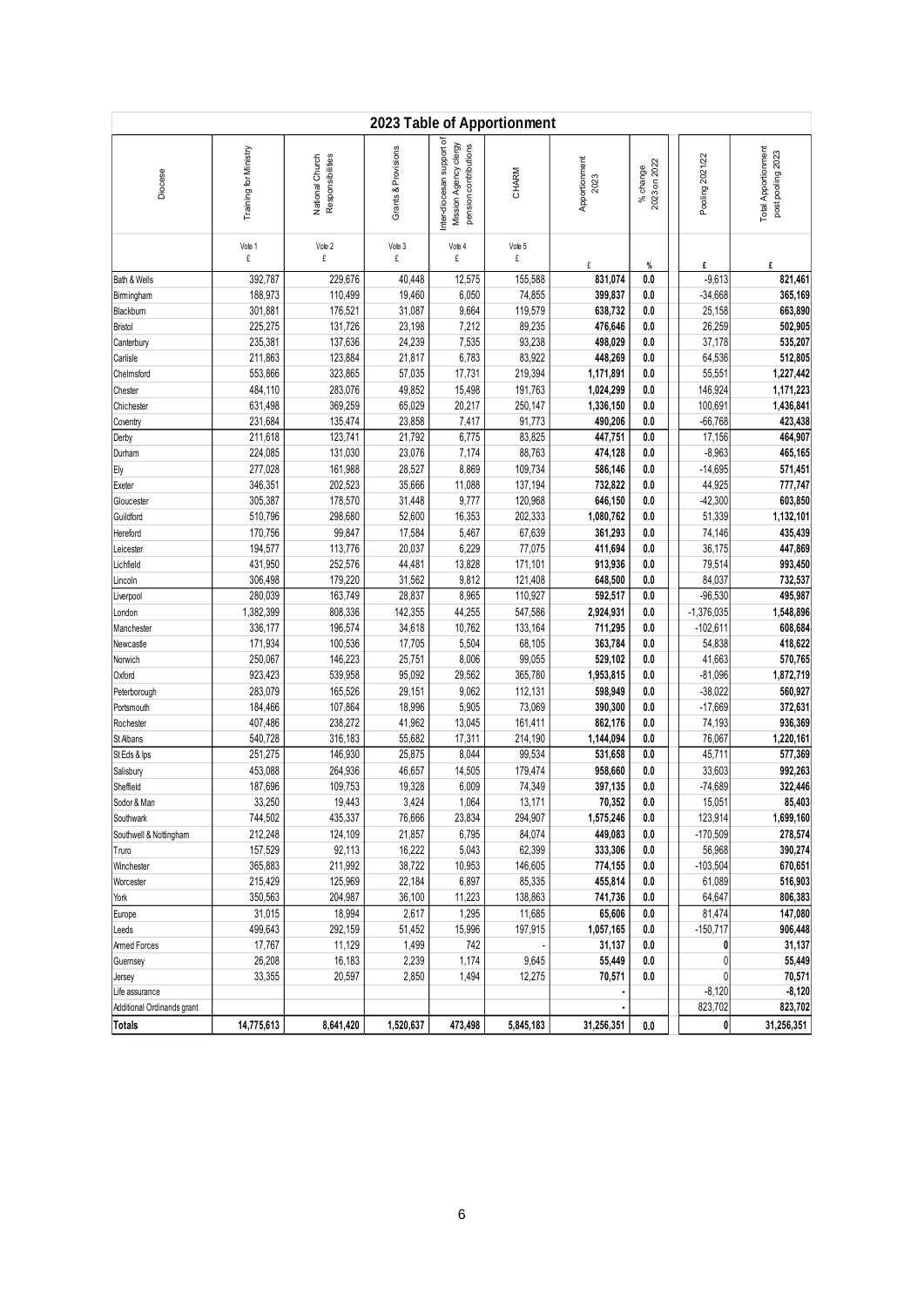# **Annex 1**

|                              |                                        | 2022          | 2023      | change v       |          |
|------------------------------|----------------------------------------|---------------|-----------|----------------|----------|
| <b>Summary by Vote</b>       |                                        |               |           |                | 2022     |
|                              |                                        | <b>Budget</b> | Forecast  | <b>Budget</b>  | budget   |
|                              |                                        | £'000s        | £'000s    | £'000s         | %        |
| <b>Training for Ministry</b> | <b>External Income</b>                 |               |           |                |          |
|                              | Income (from Church Commissioners)     | $-2,044$      | $-1,389$  | $-968$         |          |
|                              | Expenditure                            | 16,820        | 16,165    | 15,744         | $-6.4%$  |
|                              | <b>Net Expenditure</b>                 | 14,776        | 14,776    | 14,776         |          |
|                              | Funded via:                            |               |           |                |          |
| V <sub>1</sub>               | <b>Dioceses via Apportionment</b>      | 14,776        | 14,776    | 14,776         | 0.0%     |
|                              | V1 Reserves: (to) / from               |               |           |                |          |
|                              |                                        |               |           |                |          |
| <b>Operating Budget</b>      | <b>External Income</b>                 | $-3,564$      | $-3,734$  | $-2,454$       |          |
|                              | Accommodation Income (NCIs subtenants) | $-1,480$      | $-1,401$  | $-1,239$       |          |
|                              | Income (from Church Commissioners)     | $-11,390$     | $-13,301$ | $-18,509$      |          |
|                              | Expenditure                            | 28,152        | 29,526    | 33,080         | 17.5%    |
|                              | <b>Net Expenditure</b>                 | 11,718        | 11,090    | 10,877         |          |
|                              | Funded via:                            |               |           |                |          |
|                              | AC Rest/Des Funds Transfers            | 2,668         | 2,040     | 2,236          |          |
| V <sub>2</sub>               | Dioceses via Apportionment             | 9,050         | 9,050     | 8,641          | $-4.5%$  |
|                              | V2 Reserves: (to) / from               |               |           | $\blacksquare$ |          |
|                              |                                        |               |           |                |          |
| Grants                       | Income (from Church Commissioners)     |               |           |                |          |
|                              | Expenditure                            | 1,247         | 1,301     | 1,521          | 22.0%    |
|                              | <b>Net Expenditure</b>                 | 1,247         | 1,301     | 1,521          |          |
|                              | Funded via:                            |               |           |                |          |
| V3                           | <b>Dioceses via Apportionment</b>      | 1,247         | 1,247     | 1,521          | 22.0%    |
|                              | V3 Reserves: (to) / from               |               | 54        |                |          |
|                              |                                        |               |           |                |          |
| <b>Mission Agency</b>        | Income (from Church Commissioners)     |               |           |                |          |
| <u>Pension</u>               | Expenditure                            | 667           | 604       | 604            | $-9.5%$  |
|                              | <b>Net Expenditure</b>                 | 667           | 604       | 604            |          |
|                              | Funded via:                            |               |           |                |          |
| V <sub>4</sub>               | <b>Dioceses via Apportionment</b>      | 617           | 617       | 474            | $-23.3%$ |
|                              | V4 Reserves: (to) / from               | 50            | $-13$     | 130            |          |
|                              |                                        |               |           |                |          |
| <b>CHARM</b>                 | Income (from Church Commissioners)     |               |           |                |          |
|                              | Expenditure                            | 5,567         | 5,567     | 5,845          | 5.0%     |
|                              | <b>Net Expenditure</b>                 | 5,567         | 5,567     | 5,845          |          |
|                              | Funded via:                            |               |           |                |          |
| V <sub>5</sub>               | <b>Dioceses via Apportionment</b>      | 5,567         | 5,567     | 5,845          | 5.0%     |
|                              | V5 Reserves: (to) / from               |               |           |                |          |
|                              |                                        |               |           |                |          |
| <b>TOTAL</b>                 | External Income                        | $-3,564$      | $-3,734$  | $-2,454$       |          |
|                              | Accommodation Income (NCIs subtenants) | $-1,480$      | $-1,401$  | $-1,239$       |          |
|                              | Income (from Church Commissioners)     | $-13,434$     | $-14,690$ | $-19,478$      |          |
|                              | Expenditure                            | 52,452        | 53,163    | 56,793         | 8.3%     |
|                              | <b>Net Expenditure</b>                 | 33,974        | 33,337    | 33,622         |          |
|                              | Funded via:                            |               |           |                |          |
|                              | AC Rest/Des Funds Transfers            | 2,668         | 2,040     | 2,236          |          |
|                              | <b>Dioceses via Apportionment</b>      | 31,256        | 31,256    | 31,256         | 0.0%     |
|                              | Reserves: (to) / from                  | 50            | 42        | 130            |          |
|                              |                                        |               |           |                |          |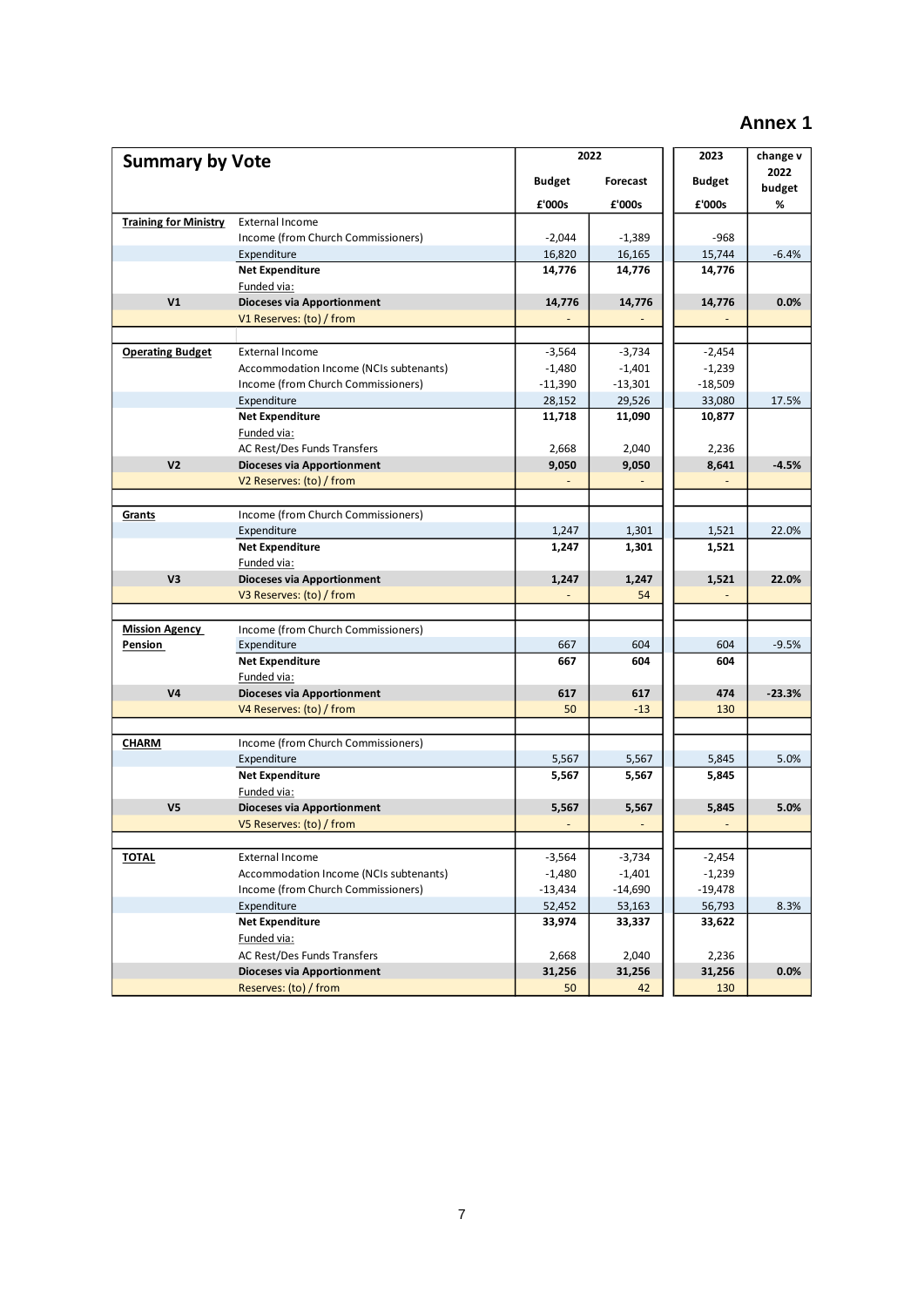## **2022 forecast and 2023 Budget by Vote**

### **Vote 1 – Training for Ministry**

- 1. The Training for Ministry budget covers the majority of the costs of training clergy for deployment in the Church of England. It excludes the costs of family maintenance grants which are made by dioceses (see next section).
- 2. The 2022 forecast expenditure on Training for Ministry is £0.7m (3.9%) below budget. This will result in a matching reduction in the Additional Ordinands Fund grant from the Church Commissioners.
- 3. Total expenditure on Training for Ministry in 2023 is budgeted at £15.7m, £1.1m (6.4%) below the 2022 budget. It provides for 1,216 ordinands in training in the 2022/23 academic year – 59 fewer than at present – including 478 new starters in Autumn 2022, the same number as in Autumn 2021. The forecast number of new starters in Autumn 2022 is 102 fewer than assumed in the 2022 budget: it is thought that uncertainty about the availability of curacies and posts of first responsibility together with this being the first year of the new discernment framework has dampened the number of vocations.
- 4. Looking ahead to the 2023/24 academic year, the forecast number of new starters is forecast to increase by almost 11% to broadly match the 535 forecast to complete ordination training and take up curacy posts in 2023.

|                    | <b>ACTUAL FTE</b> |                 |              | <b>ACTUAL FTE</b> |                 |                 |                |
|--------------------|-------------------|-----------------|--------------|-------------------|-----------------|-----------------|----------------|
|                    |                   |                 |              |                   |                 |                 | Leavers at end |
|                    | <b>Starters</b>   | Year-on-Year    | Cumulative   | Total in          | Year-on-Year    | Cumulative      | of year $+$    |
| Academic Year      |                   | Increase $(\%)$ | Increase (%) | <b>Training</b>   | Increase $(\%)$ | Increase $(\%)$ | withdrawals    |
| 2016/17 (actual)   | 476               |                 |              | 1181              |                 |                 |                |
| 2017/18 (actual)   | 544               | 14.3%           | 14.3%        | 1242              | 5.2%            | 5.2%            |                |
| 2018/19 (actual)   | 587               | 7.9%            | 23.3%        | 1352              | 8.9%            | 14.5%           | 522            |
| 2019/20 (actual)   | 545               | $-7.2%$         | 14.5%        | 1365              | 1.0%            | 15.6%           | 571            |
| 2020/21 (actual)   | 579               | 6.2%            | 21.6%        | 1373              | 0.6%            | 16.3%           | 576            |
| 2021/22 (forecast) | 478               | $-17.4%$        | 0.4%         | 1275              | $-7.1%$         | 8.0%            | 537            |
| 2022/23 (forecast) | 478               | 0.0%            | 0.4%         | 1216              | $-4.6%$         | 3.0%            | 535            |
| 2023/24 (forecast) | 530               | 10.9%           | 11.3%        | 1211              | $-0.4%$         | 2.5%            |                |

## **Pooling**

- 5. The total of eligible estimated diocesan expenditure on maintenance of ordinands for the academic year 2020/21 has been pooled, as is the normal practice. This total is shared between the dioceses in the same proportions as the apportionment, resulting in a net payment or refund for each diocese to make up the difference between each diocese's direct expenditure on grants and its apportioned amount. This 'pooling adjustment' is collected or rebated alongside the apportionment for administrative convenience. The eligible total for each academic year is then adjusted for any difference between the estimated and actual expenditure for the prior academic year (i.e. 2019/20).
- 6. Pooled expenditure in the 2021/22 academic year (including the adjustment in respect of the previous academic year) was £7.7m compared with £8.1m in 2020/21. £0.5m of grants paid by dioceses (£0.5m in 2020/21) were not eligible for pooling.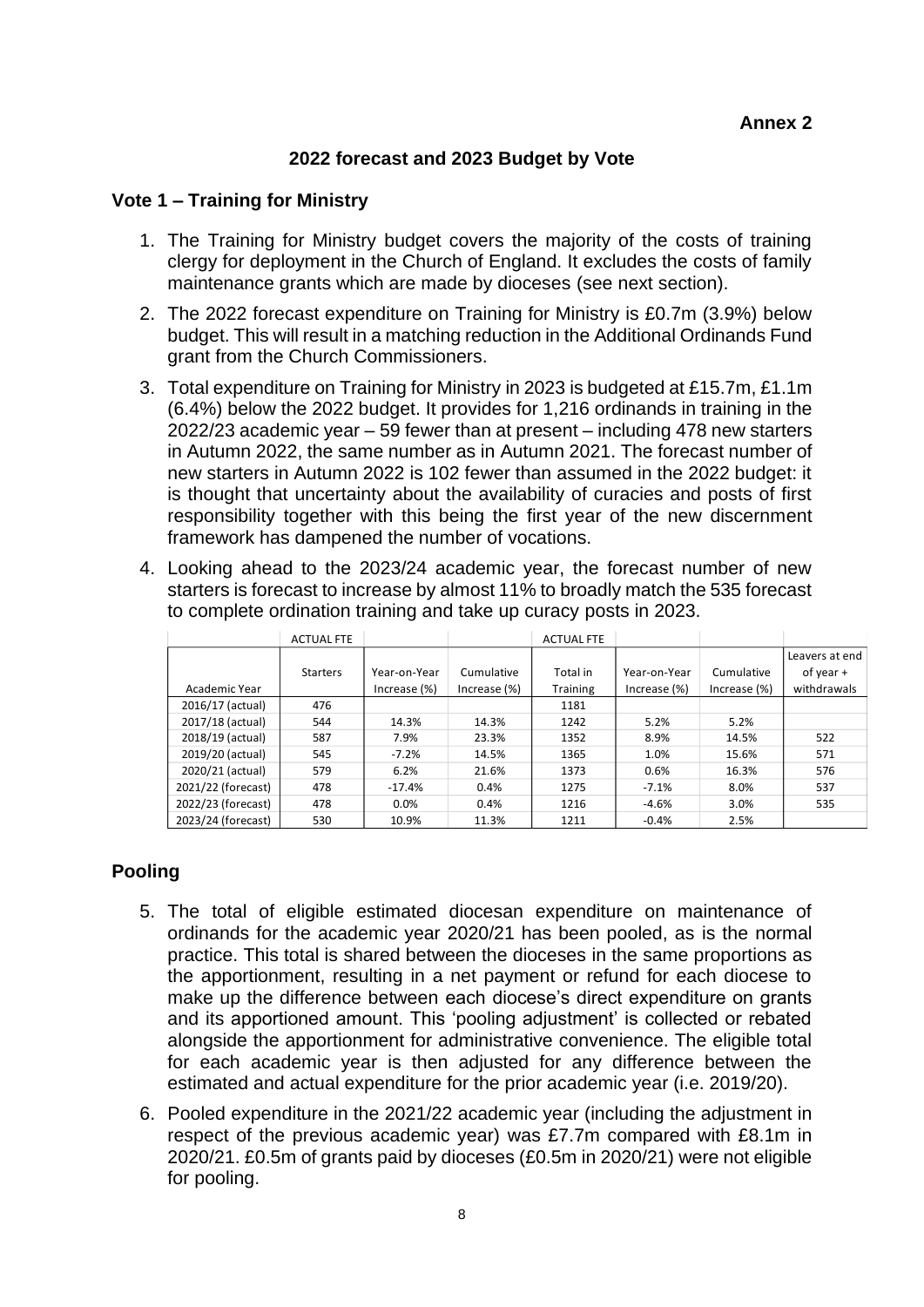7. As part of the spending plans for the 2020-22 triennium, it was agreed that the Church Commissioners will make a grant to the Council to help to cover ordinands' additional maintenance costs. It was agreed that this grant would cover the costs above those borne by dioceses for the 2018/19 academic year, modified for inflation at the rate of the Vote 1 apportionment increase in each year. This is consistent with the part of the additional ordinands funding which is in effect a top-up for the Training for Ministry budget. This arrangement results in a grant from the Commissioners towards ordinands' maintenance grants of £0.8m for 2023 (2022: £1.1m).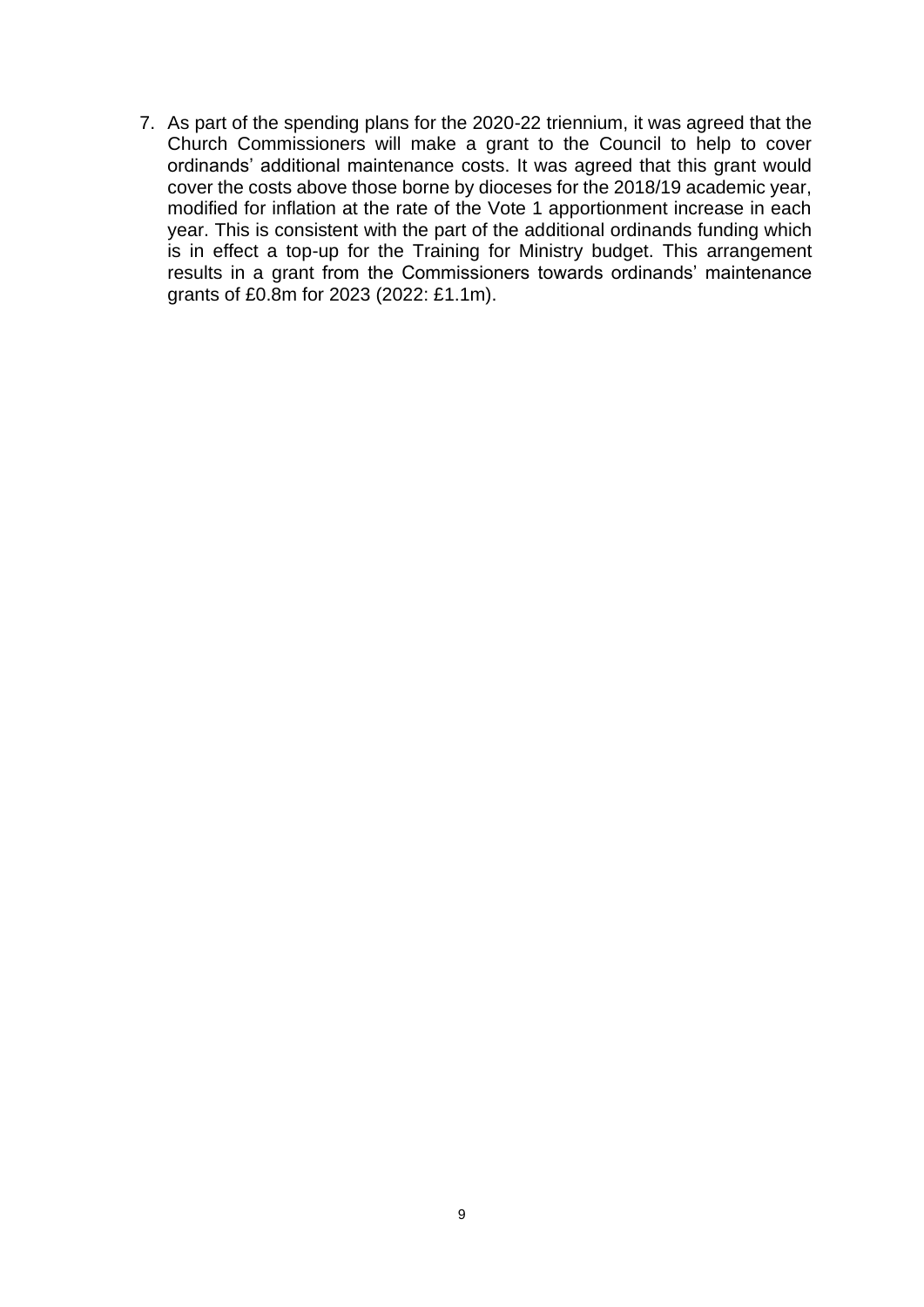|                            |           |                    |                  |            | Pooling of Ordinands Costs 1.9.2021 to 31.8.2022 |                |                              |                    |                |                     |
|----------------------------|-----------|--------------------|------------------|------------|--------------------------------------------------|----------------|------------------------------|--------------------|----------------|---------------------|
|                            | a         | b                  | d                | e          |                                                  | g              | h                            |                    |                |                     |
|                            | 2021/22   | 2021/22            | 2021/22 Total    | Prior year | 2021/22 total                                    | 2023           | 2023                         | 2023 Apport.       | 2023 value of  | 2022                |
|                            | estimated | single cap         | estimated        | (20/21)    | poolable                                         | apport-        | apportioned                  | (refund) or        | Additional     | (refund) or         |
|                            | spend     | adjustme           | pooling          | adjustment | spend                                            | ionment        | pooling                      | additional         | Ordinands      | payment             |
| <b>DIOCESE</b>             |           | nt                 | spend<br>$(a+b)$ |            | $(d+e)$                                          | %              | amount<br>$(g*\overline{f})$ | payment<br>$(h-f)$ | funding        |                     |
| <b>Bath and Wells</b>      | 212,987   | $-26,306$          | 186,681          | 3,597      | 190,278                                          | 2.63%          | 180,665                      | (9,613)            | 21,732         | (49,087)            |
| Birmingham                 | 133,696   | $-10,316$          | 123,380          | $-1,757$   | 121,623                                          | 1.26%          | 86,955                       | (34, 668)          | 10,460         | 9,114               |
| Blackburn                  | 116,224   | $-1,208$           | 115,016          | $-2,052$   | 112,964                                          | 2.01%          | 138,122                      | 25,158             | 16,615         | 7,232               |
| Bristol                    | 83,864    | $-407$             | 83,457           | $-6,064$   | 77,393                                           | 1.51%          | 103,652                      | 26,259             | 12,468         | (61, 742)           |
| Canterbury                 | 74,004    | $-1,066$           | 72,937           | $-780$     | 72,157                                           | 1.59%          | 109,336                      | 37,178             | 13,152         | 23,959              |
| Carlisle                   | 31,498    | $-205$             | 31,293           | 2,435      | 33,728                                           | 1.43%          | 98,264                       | 64,536             | 11,820         | 77,915              |
| Chelm sford                | 198,895   | $-11,865$          | 187,030          | 13,261     | 200,291                                          | 3.72%          | 255,841                      | 55,551             | 30,775         | (66, 210)           |
| Chester                    | 80,776    | $-4,991$           | 75,785           | 0          | 75,785                                           | 3.24%          | 222,709                      | 146,924            | 26,789         | 175,801             |
| Chichester                 | 195,409   | $-5,410$           | 189,999          | $-1,719$   | 188,281                                          | 4.20%          | 288,971                      | 100,691            | 34,760         | (46, 861)           |
| Coventry                   | 180,971   | $-6,190$           | 174,781          | 0          | 174,781                                          | 1.57%          | 108,013                      | (66, 768)          | 12,993         | (48, 376)           |
| Derby                      | 107,559   | $-8,381$           | 99,178           | $-15,631$  | 83,547                                           | 1.46%          | 100,703                      | 17,156             | 12,113         | (36, 535)           |
| Durham                     | 187,829   | $-74,701$          | 113,128          | 55         | 113,183                                          | 1.52%          | 104,220                      | (8,963)            | 12,537         | (15, 035)           |
| Ely                        | 148,659   | $-10,147$          | 138,513          | 9,745      | 148,258                                          | 1.94%          | 133,562                      | (14, 695)          | 16,066         | (2,017)             |
| Exeter                     | 178,440   | $-65,638$          | 112,803          | 2,899      | 115,702                                          | 2.34%          | 160,626                      | 44,925             | 19,322         | 43,793              |
| Gloucester                 | 184,852   | 0                  | 184,852          | 2,624      | 187,476                                          | 2.11%          | 145,176                      | (42, 300)          | 17,463         | 16,408              |
| Guildford                  | 187,994   | $-5,418$           | 182,576          | 5,426      | 188,002                                          | 3.48%          | 239,341                      | 51,339             | 28,790         | 16,115              |
| Hereford                   | 3,233     | 0                  | 3,233            | 0          | 3,233                                            | 1.13%          | 77,379                       | 74,146             | 9,308          | 52,290              |
| Leicester                  | 84,801    | 0                  | 84,801           | $-25,322$  | 59,479                                           | 1.39%          | 95,654                       | 36,175             | 11,506         | (47, 459)           |
| Lichfield                  | 121,373   | 0                  | 121,373          | $-1,958$   | 119,415                                          | 2.89%          | 198,929                      | 79,514             | 23,929         | 124,420             |
| Lincoln                    | 38,825    | $\hbox{-}0$        | 38,825           | 12,291     | 51,115                                           | 1.97%          | 135,152                      | 84,037             | 16,257         | 101,749             |
| Liverpool                  | 197,073   | $-7,244$           | 189,829          | 35,099     | 224,928                                          | 1.87%          | 128,398                      | (96, 530)          | 15,445         | (108, 797)          |
| London                     | 2,146,802 | $-97,683$          | 2,049,119        | 28,110     | 2,077,229                                        | 10.20%         | 701,194                      | (1, 376, 035)      | 84,346         | (1, 117, 823)       |
| Manchester                 | 275,624   | $-22,163$          | 253,461          | 4,017      | 257,478                                          | 2.25%          | 154,867                      | (102, 611)         | 18,629         | (109, 794)          |
| Newcastle                  | 37,768    | $-13,840$          | 23,928           | 838        | 24,766                                           | 1.16%          | 79,603                       | 54,838             | 9,575          | 46,646              |
| Norwich                    | 72,300    | 0                  | 72,300           | 110        | 72,410                                           | 1.66%          | 114,073                      | 41,663             | 13,722         | (13, 129)           |
| Oxford                     | 511,561   | $-1,504$           | 510,057          | 366        | 510,423                                          | 6.24%          | 429,327                      | (81,096)           | 51,643         | (21, 336)           |
| Peterborough               | 152,167   | 0                  | 152,167          | 14,463     | 166,631                                          | 1.87%          | 128,609                      | (38, 022)          | 15,470         | 5,560               |
| Portsmouth                 | 133,071   | $-13,462$          | 119,609          | $-15,293$  | 104,316                                          | 1.26%          | 86,647                       | (17, 669)          | 10,423         | (45, 447)           |
| Rochester                  | 134,087   | $-18,697$          | 115,391          | $-1,899$   | 113,492                                          | 2.73%          | 187,685                      | 74,193             | 22,576         | 45,251              |
| St Albans                  | 217,627   | $-16,533$          | 201,094          | $-30,580$  | 170,514                                          | 3.59%          | 246,581                      | 76,067             | 29,661         | 42,476              |
| St Edmundsbury & Ipswich   | 82,045    | $-13,835$          | 68,210           | $-124$     | 68,086                                           | 1.66%          | 113,797                      | 45,711             | 13,689         | 73,769              |
| Salisbury                  | 174,808   | $-2,368$           | 172,440          | 0          | 172,440                                          | 3.00%          | 206,043                      | 33,603             | 24,785         | 123,861             |
| Sheffield                  | 181,936   | $-20,182$          | 161,753          | 0          | 161,753                                          | 1.27%          | 87,064                       | (74, 689)          | 10,473         | (69, 845)           |
| Sodor and Man              | 7,434     | $-5,729$           | 1,705            | 0          | 1,705                                            | 0.24%          | 16,756                       | 15,051             | 2,016          | 15,078              |
| Southwark                  | 189,788   | $-1,675$           | 188,112          | 42,890     | 231,003                                          | 5.16%          | 354,917                      | 123,914            | 42,693         | 167,277             |
| Southwell & Nottingham     | 278,277   | $-2,069$           | 276,208          | $-8,846$   | 267,362                                          | 1.41%          | 96,853                       | (170, 509)         | 11,650         | (203, 725)          |
| Truro                      | 16,142    | 0                  | 16,142           | 0          | 16,142                                           | 1.06%          | 73,109                       | 56,968             | 8,794          | 69,569              |
| Winchester                 | 294,851   | $-5,635$           | 289,216          | $-16,121$  | 273,095                                          | 2.47%          | 169,591                      | (103, 504)         | 20,318         | (62, 046)           |
| Worcester                  | 37,463    | 0                  | 37,463           | 223        | 37,686                                           | 1.44%          | 98,775                       | 61,089             | 11,882         | (47, 893)           |
| York                       | 103,525   | $-5,661$           | 97,864           | 0          | 97,864                                           | 2.36%          | 162,511                      | 64,647             | 19,548         | 86,347              |
| Leeds                      | 186,238   | $-23,784$          | 162,454          | $-15,230$  | 147,224                                          | 3.33%          | 228,698                      | 81,474             | 27,510         | 18,595              |
| Europe                     | 150,856   | $-2,248$           | 148,608          | 2,109      | 150,717                                          | 0%             | 0                            | (150, 717)         | ÷.             | (181, 890)          |
| Armed Forces pooling       | 0         | 0                  | 0                | 0          | 0                                                | $0\%$          | 0                            | 0                  | $\blacksquare$ | (21, 238)           |
| Life Assurance             | 0         | 0                  | 0                | 8,120      | 8,120                                            | $\blacksquare$ | 0                            | (8, 120)           | $\blacksquare$ | (38, 034)           |
| Total (before grant)       |           |                    |                  |            | 7,672,073                                        |                |                              |                    |                |                     |
| Additional Ordinands grant |           |                    |                  |            | $-823,702$                                       |                | $\overline{0}$               | 823,702            |                |                     |
| <b>TOTAL</b>               |           | 8,133,330 -506,560 | 7,626,770        | 45,302     | 6,848,370                                        |                | 6,848,370                    | (0)                |                | 823,702 (1,071,091) |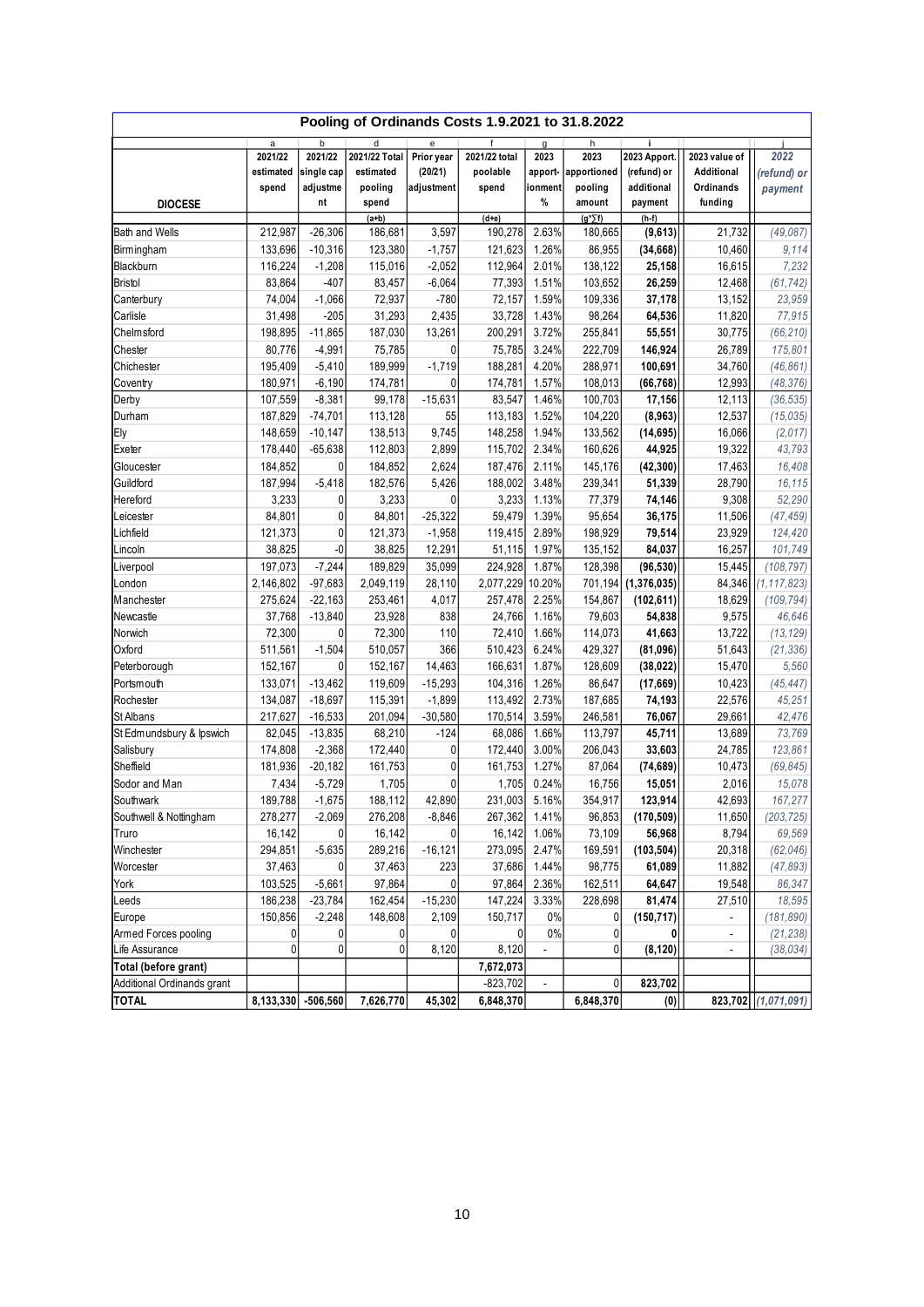# **Vote 2 – National Church Responsibilities (Operating Budget)**

## *2022*

- 8. This budget comprises the operating costs of the Archbishops' Council departments and the Council's share of shared service departments such as Communications, Finance, Legal, Technology and Human Resources. Forecast operating expenditure in 2022 is £29.5m. This is £1.4m (4.9%) above the  $2022$  budget<sup>2</sup>.
- 9. The most significant forecast additional expenditures are:
	- £0.8m in safeguarding which includes £0.6m of activities budgeted to take place last year but deferred during the pandemic (including work on the training portal and Diocesan Safeguarding Adviser engagement), together with £0.1m deferred Past Cases Review (PCR2) grants.
	- £0.3m for the Ministry IT system (to be funded from a legacy). This system will support the discernment process replacing two legacy IT systems and facilitate more efficient and secure communication between the Ministry Development Team, dioceses and Bishops' advisers.
	- £0.2m in Ministry and Development (due to a delay in implementing the revised medical contract and additional - mostly temporary - staff costs)
	- £0.2m for the Emerging Church Programme which includes costs relating to the Governance and Accommodation strands which were funded through a virement within the spending plans for 2020-22, and for reasons of timing were not budgeted in 2022.
	- £0.1m in Faith & Public Life which includes additional posts dealing with Archbishops' Commissions (Reimagining Care, Families & Households and Racial Justice) that were transferred in as part of the final working through of the Transforming Effectiveness restructure. (Funding for these posts is provided from the Archbishop of Canterbury's Charitable Foundation)
- 10.These are partially offset by savings of £0.2m in accommodation costs resulting from the return of some space in Church House to the Corporation of the Church House.
- *(ii) 2023*
- 11.The budget for operating expenditure in 2023 is £33.1m. This is £4.9m (17.5%) more than the  $2022$  budget<sup>3</sup>. This takes account of the Transforming Effectiveness work and discussions on the funding of national services provided to the wider Church by the Council and Church Commissioners which has resulted in the Commissioners agreeing to make a single grant to the Council for national services with a separate funding stream for safeguarding work.

<sup>&</sup>lt;sup>2</sup> The allocation of the 2022 budget has been restated with VAT attributed to each department rather than the general / other line.

<sup>&</sup>lt;sup>3</sup> The analysis of the 2022 budget of £28.2m by department has been restated from that in GS2235 to show VAT allocated against each department and the partial recovery in the VAT and General Provisions line.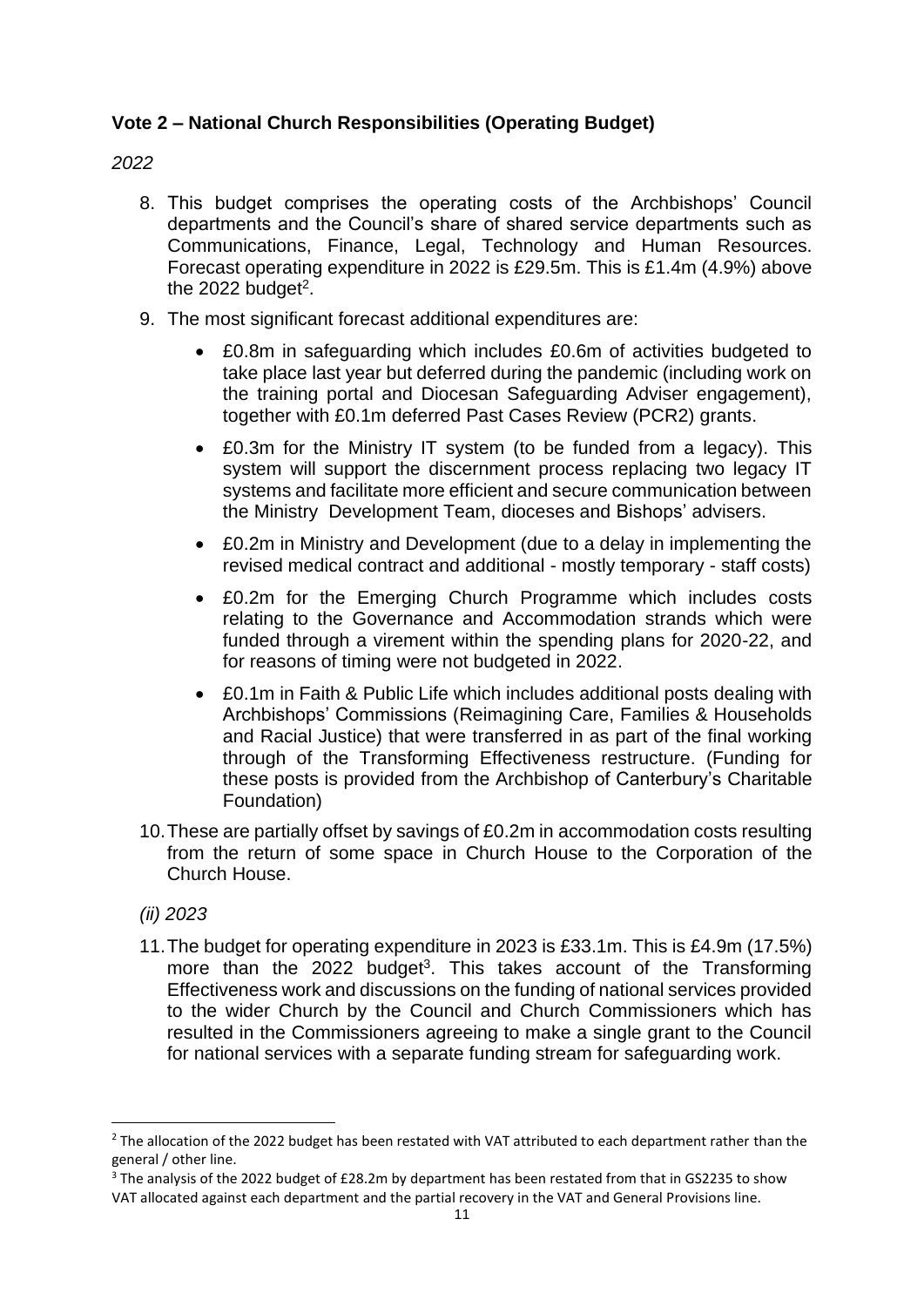|                                                                    | 2022          |          | 2023          |
|--------------------------------------------------------------------|---------------|----------|---------------|
|                                                                    | Restated      |          |               |
|                                                                    | <b>Budget</b> | Forecast | <b>Budget</b> |
|                                                                    | £'000s        | £'000s   | £'000s        |
| <b>Gross Expenditure</b>                                           |               |          |               |
| Vision & Strategy                                                  | 2,579         | 2,622    | 2,695         |
| Ministry Development                                               | 3,583         | 3,755    | 3,616         |
| Ministry IT System                                                 | 2             | 324      | 254           |
| Faith & Public Life                                                | 2,862         | 2,980    | 3,235         |
| <b>Education &amp; Growing Faith</b>                               | 486           | 486      | 503           |
| <b>Central Secretariat</b>                                         | 1,590         | 1,619    | 1,755         |
| Safeguarding (Team + Programme)                                    | 4,755         | 5,466    | 5,629         |
| Safeguarding Grants                                                | 1,539         | 1,628    | 750           |
| <b>Emerging Church Programme</b>                                   | 664           | 822      | 4,641         |
| <b>Share of Central Services</b>                                   | 4,822         | 4,885    | 5,105         |
| Digital                                                            | 1,632         | 1,606    | 1,859         |
| CHP + Crockfords                                                   | 445           | 433      | 447           |
| Accommodation                                                      | 3,305         | 3,129    | 2,867         |
| General Other<br>(incl Pensions Deficit, VAT & general provisions) | $-113$        | $-228$   | $-274$        |
| <b>TOTAL EXPENDITURE</b>                                           | 28,152        | 29,526   | 33,080        |

12.The main year on year budgetary increases are:

- £4.0m for the Emerging Church Programme, the main elements of which are time limited (Accommodation - which will result in on-going savings of £1m p.a. from lower occupancy costs: £2.9m); Governance: £0.6m; Simpler Support for dioceses and worshipping communities: £0.3m)
- £0.9m for Safeguarding (excluding PCR2 grants and Interim Support Scheme) including the expansion of the regional model, the increased costs to the Council of Safe Spaces once the All Churches Trust (now Benefact) grant is used fully in September 2022.
- £0.4m in Faith & Public Life due to the additional Archbishops' Commissions posts referred to above and expansion of the team supporting the Clewer Initiative work on modern slavery. (Offsetting Income for this additional expenditure is also included in the budget).
- £0.3m for the Ministry IT system described above (which will funded from a legacy).
- £0.3m for the Council's share of Central Services including providing for enhanced work on cyber security, greater technology support for hybrid working)
- £0.2m for Digital which includes returns the budget to the same level originally intended in 2020-22 before virements were made to fund the Simpler Support for dioceses and worshipping communities work, thus enabling continued focus and development in this critical area
- £0.2m in Central Secretariat which includes the reestablishment of a Policy Advisor post (a significant element of which will be acting as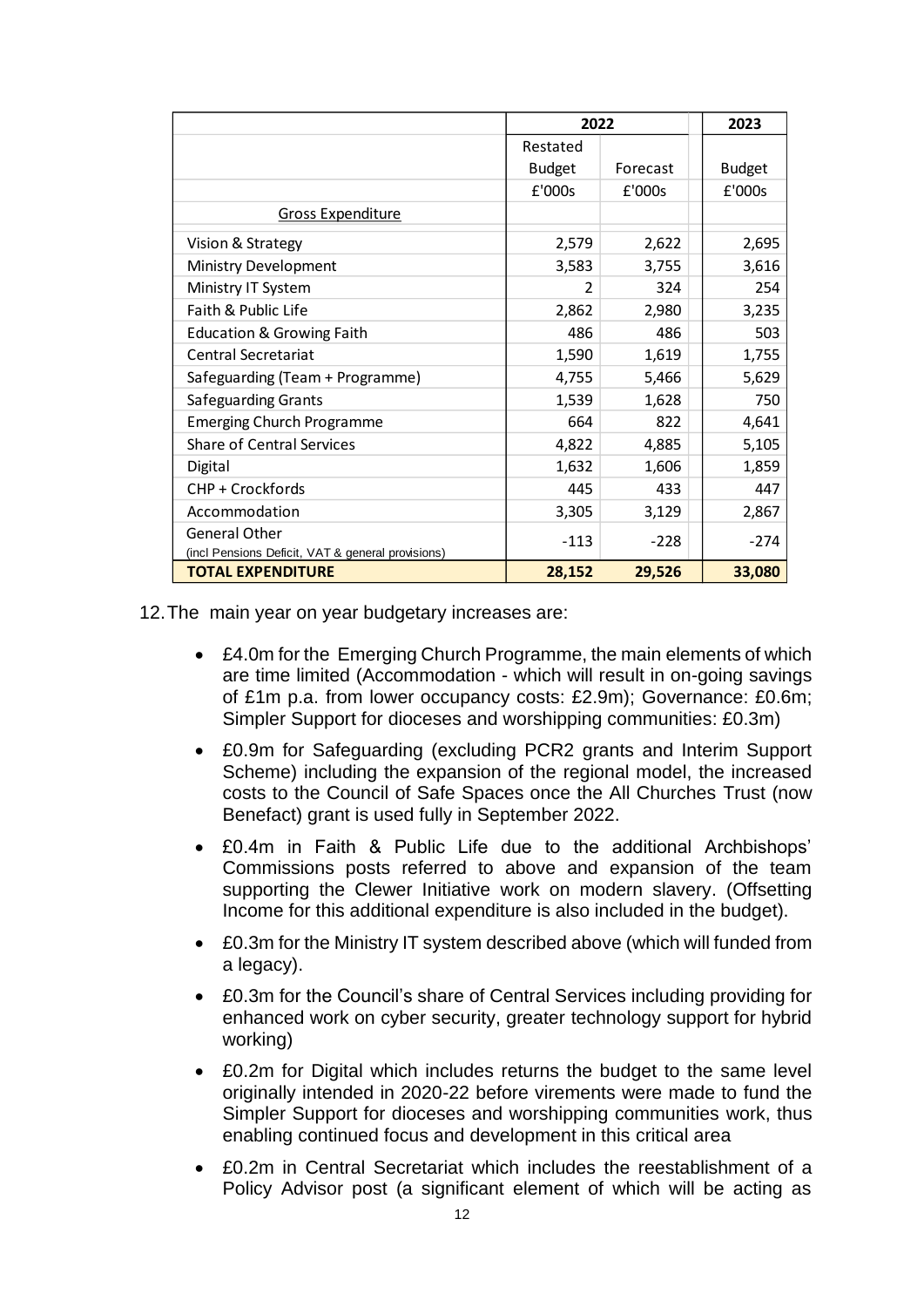Secretary to the Dioceses Commission) and the Events manager post to plan and facilitate the increasing number of in-person and hybrid meetings.

- 13.There are year on year expenditure reductions in the following areas:
	- £0.8m for Safeguarding grants as the final PCR2 grants to dioceses are expected to be made in 2022
	- £0.4m for Accommodation as a result of the NCIs planning to reduce the floorspace at Church House (some space was handed back to the Corporation in May 2022 and further reductions are anticipated)

### **Vote 3 – Grants**

- 14.This budget comprises the Church of England's contributions to the Anglican Communion Office, ecumenical organisations, the Church Urban Fund, the Council's Legal Costs Fund and other minor grants.
- 15.Forecast expenditure on Grants in 2022 is £55,000 (4.4%) above the 2022 budget. This is because of the payment of £75,000 in respect of this year's World Council of Churches (WCC) Assembly which is typically held every seven years (but was deferred by two years due to the pandemic). The Council has been building up the Vote 3 reserve to meet this cost.
- 16.The Grants budget for 2023 is £1.5m, £0.3m (22.0%) above the 2022 budget. The budget includes provision for a £250,000 addition to the Council's Legal Costs Fund (which had been kept at a minimal level in recent years due to the relatively high balance), an inflationary increase in the Inter Anglican Budget and an increased provision of £15,000 p.a. for the next WCC Assembly. The Council has agreed that all other grants will be held flat at the 2022 level.

|                                           |               |           |               | Variance:           |           |  |
|-------------------------------------------|---------------|-----------|---------------|---------------------|-----------|--|
|                                           | 2022          |           | 2023          | 2023 Budget vs 2022 |           |  |
|                                           | <b>Budget</b> | Forecast  | <b>Budget</b> | <b>Budget</b>       |           |  |
|                                           | £<br>£<br>£   |           |               | £                   | %         |  |
| <b>Anglican Communion Activities</b>      |               |           |               |                     |           |  |
| Inter Anglican Budget                     | 626,255       | 626,255   | 645,043       | $-18,788$           | $-3.0%$   |  |
| <b>Ecumenical Activities</b>              |               |           |               |                     |           |  |
| Churches Together in England              | 150,000       | 150,000   | 150,000       |                     | 0.0%      |  |
| World Council of Churches (incl Assembly) | 118,000       | 183,000   | 123,000       | $-5,000$            | $-4.2%$   |  |
| Conference of European Churches           | 92,736        | 92,736    | 92,736        |                     | 0.0%      |  |
| Churches Together in Britain & Ireland    | 15,000        | 15,000    | 15,000        |                     | 0.0%      |  |
| Expenses of representatives               | 20,000        | 15,000    | 20,000        |                     | 0.0%      |  |
|                                           | 395,736       | 455,736   | 400,736       | $-5,000$            | $-1.3%$   |  |
| <b>Miscellaneous</b>                      |               |           |               |                     |           |  |
| Church Urban Fund                         | 203,000       | 203,000   | 203,000       |                     |           |  |
| Legal Costs (incl Legal Aid) Fund         |               |           | 250,000       | $-250,000$          | n/a       |  |
| <b>Minor Grants</b>                       | 21,855        | 16,391    | 21,855        |                     |           |  |
|                                           | 224,855       | 219,391   | 474,855       | $-250,000$          | $-111.2%$ |  |
| <b>TOTAL</b>                              | 1,246,846     | 1,301,382 | 1,520,634     | $-273,788$          | $-22.0%$  |  |